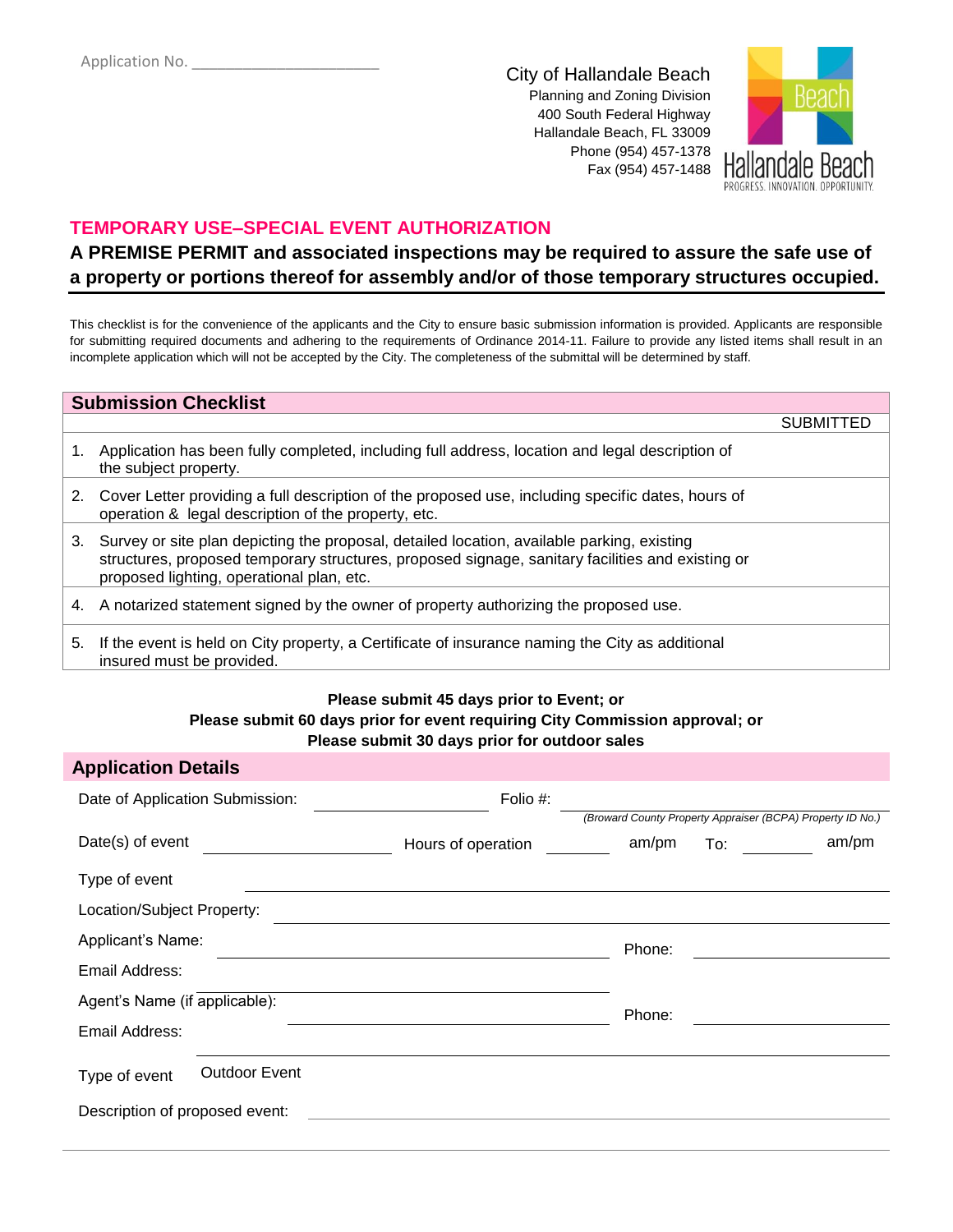| Is the applicant the owner of the property: Yes<br>Name of property owner:<br>*If owner of property is other than the applicant, a notarized statement by the property owner authorizing the proposed use must be attached to this<br>application.<br><b>Estimated Daily Attendance:</b> |                                                                 |
|------------------------------------------------------------------------------------------------------------------------------------------------------------------------------------------------------------------------------------------------------------------------------------------|-----------------------------------------------------------------|
| Amount of off-street parking provided:<br>Must obtain decal for staff and crew by production company                                                                                                                                                                                     | Number of Vehicles:<br>(specify on site plan)                   |
| Temporary structures to be erected (Select all that apply):<br>Refer to the Building Division for Premise Permit information:<br>(954) 457-1382                                                                                                                                          | Tents<br><b>Stages</b><br>Portable toilets<br>Other:            |
|                                                                                                                                                                                                                                                                                          | Generator Use: What Size? _____________                         |
| Restroom Facilities provided:                                                                                                                                                                                                                                                            | <b>Yes Restrooms</b>                                            |
| Lighting available:                                                                                                                                                                                                                                                                      | On Site                                                         |
| Type of special event signs, banner or decorations:                                                                                                                                                                                                                                      |                                                                 |
| Will this event require road closure?<br>Location of Road closure:                                                                                                                                                                                                                       | <b>Yes Road Closure Required</b>                                |
| County roads $\rightarrow$ Broward County Transit: (954) 357-8300, State roads $\rightarrow$ Florida Department of Transportation: (954)555-5555, City roads $\rightarrow$ Engineering Dpt. ext #1601                                                                                    |                                                                 |
| <b>Yes</b><br>Was this event advertised<br>Type of Food Service to the Public:                                                                                                                                                                                                           | (If yes, means of advertisement. Attach copy of advertisement.) |
| Yes<br>Will alcoholic beverages be serves?                                                                                                                                                                                                                                               |                                                                 |
| Yes<br>Will Police Service be requested?                                                                                                                                                                                                                                                 |                                                                 |
| Will Fire Protection Services or Emergency Medical Services be requested?                                                                                                                                                                                                                | <b>No</b>                                                       |
| Do you have Commercial General Liability Insurance? Yes                                                                                                                                                                                                                                  |                                                                 |
| If so, in what amount? _________                                                                                                                                                                                                                                                         |                                                                 |

Application No. \_\_\_\_\_\_\_\_\_\_\_\_\_\_\_\_\_\_\_\_\_\_